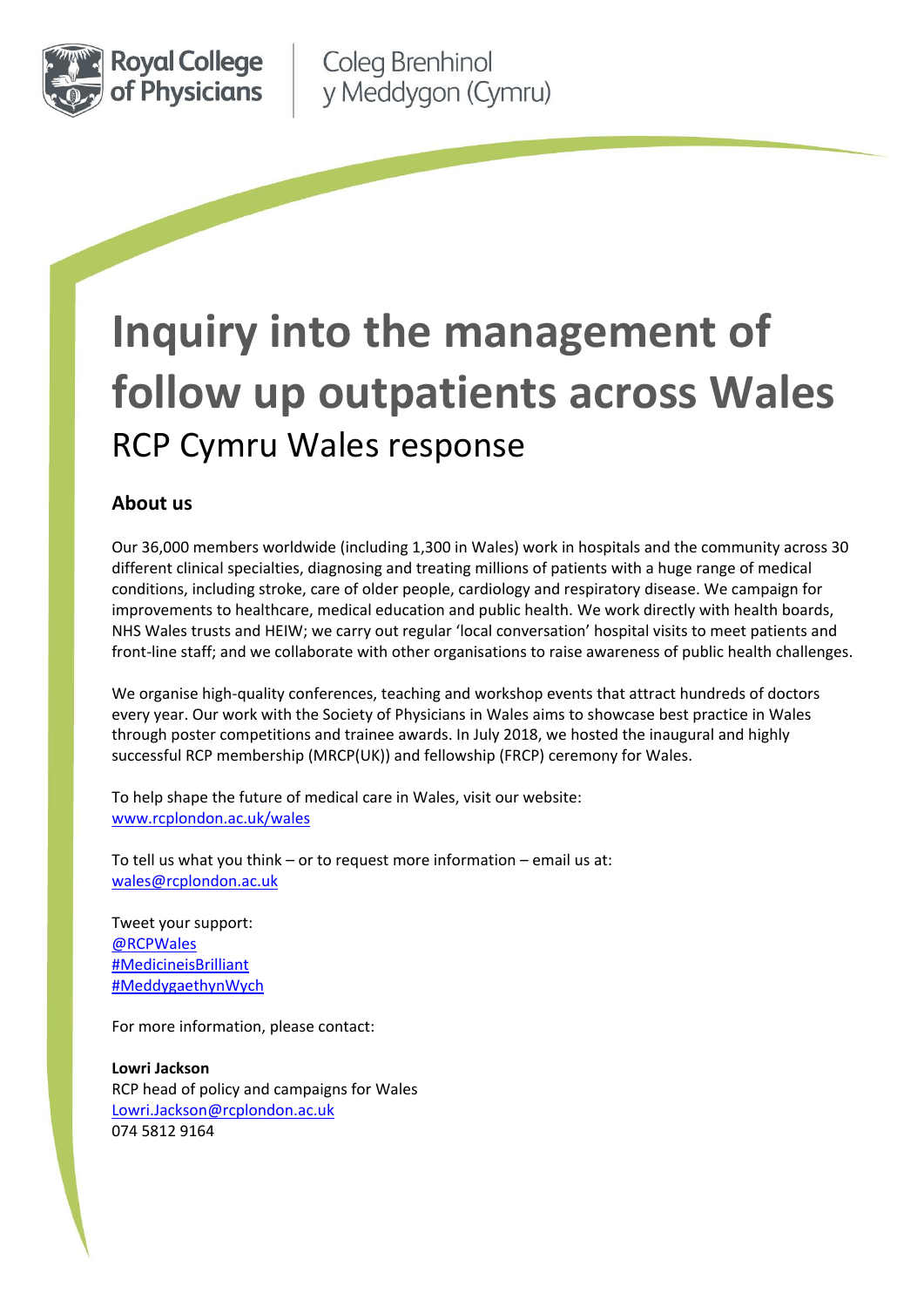**Royal College of Physicians Cymru Wales** Tŷ Baltic | Baltic House Mount Stuart Square Caerdydd | Cardiff CF10 5FH 074 5812 9164 www.rcplondon.ac.uk/wales

**Public Accounts Committee**  National Assembly for Wales Cardiff CF99 1NA SeneddPAC@Assembly.Wales

#### **3 May 2019**

## **Inquiry into the management of follow up outpatients across Wales**

Thank you for the opportunity to respond to your inquiry into the management of follow up outpatients across Wales. The Royal College of Physicians (RCP) has worked with consultant physicians, trainee and specialty doctors, and members of our patient carer network in Wales to produce this response. We have also included a statement from colleagues at the Royal College of Ophthalmologists.

Both royal colleges would be happy to organise further written or oral evidence if that would be helpful.

## **Our response**

The RCP recognises that the management of follow up outpatients in Wales poses a major clinical risk and we welcome the Wales Audit Office report and its recommendations. We agree that reform of the outpatient system is needed – while those with genuine problems need to be seen, many follow up appointments are unnecessary and take up clinical time which could be spent helping other patients. The system is also affected by widespread vacancies, rota gaps and a shortage of clinical staff. Technology could be used more widely and much more effectively, but its development has been slow.

*'Most clinics [are] heavily booked with new patients as this was a "target" – [this is] an example of distorting clinical practice to avoid penalties [and] has resulted in a huge number of patients waiting a long time for review … It will undoubtedly have added to medical assessment unit and emergency department attendances.'* (Consultant physician, NHS Wales)

In the **Aneurin Bevan University Health board neurology service**, using a 'see on symptoms' approach, patients with certain long-term conditions (eg epilepsy, neuropathy, Parkinson's disease, MS) are responsible for liaising with the service, often through clinical nurse specialists. Advice is given over the phone, or by email or letter, which avoids unnecessary six month or annual reviews. For complex or urgent problems, a clinic appointment is scheduled. Some patients are naturally anxious that they will be lost in the system, so the process has built-in capacity to see patients at short notice, and recognises that the clinic appointment schedule must allow sufficient time to assess more complex cases.

The recent RCP report, *Outpatients: the future – [adding value through sustainability](https://www.rcplondon.ac.uk/projects/outputs/outpatients-future-adding-value-through-sustainability)*, found that the traditional model of outpatient care is no longer fit for purpose.<sup>1</sup> It places unnecessary financial and time costs on patients, clinicians, the NHS and the public purse. Its findings align with those of the Wales Audit Office in their 2018 report, *[Management of follow up outpatients across Wales](http://www.audit.wales/system/files/publications/managing-follow-up-outpatients-english.pdf)*.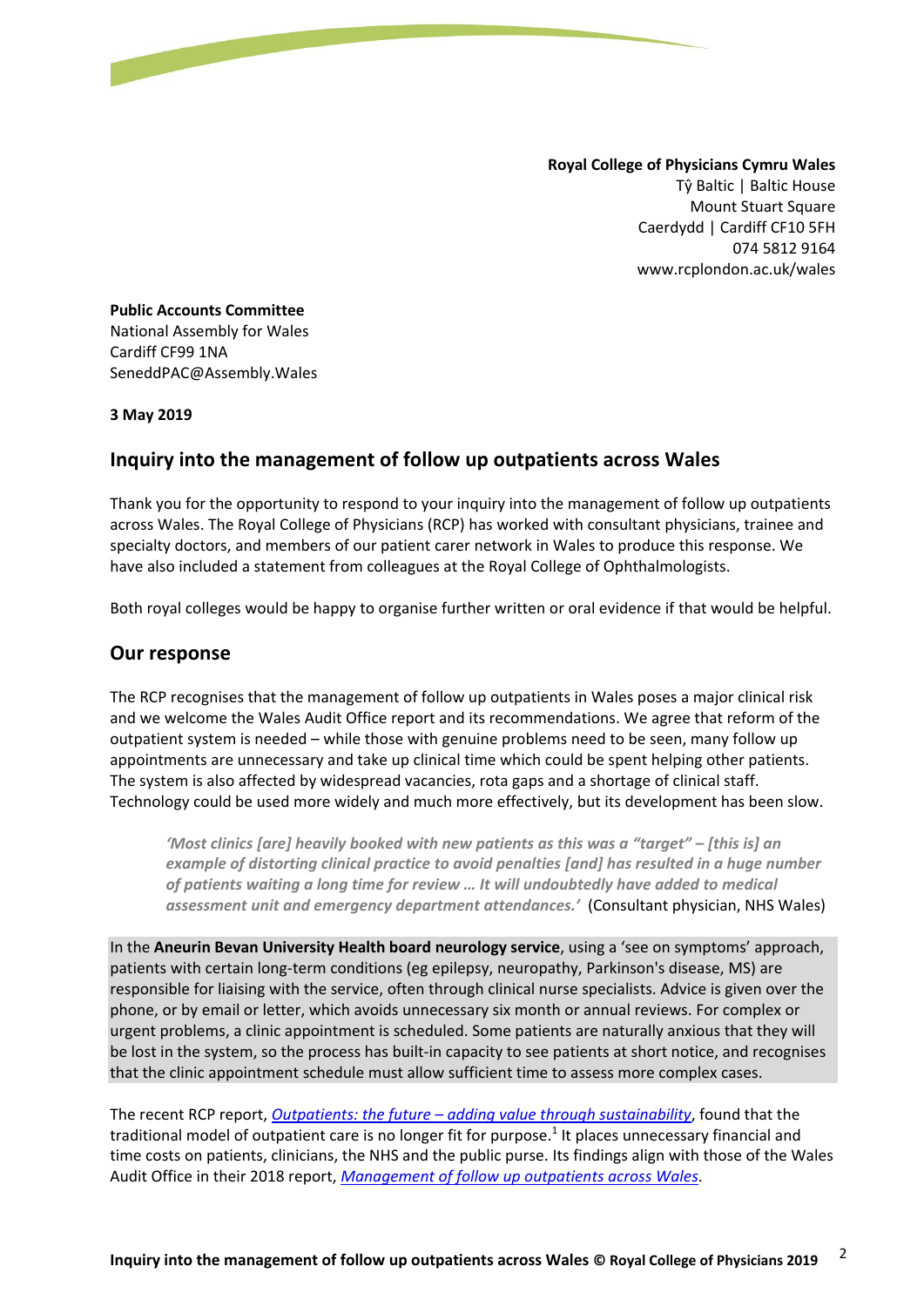

*'Outpatient care represents the largest proportion of NHS contact with the public in the hospital setting.'<sup>1</sup>*

We know that the traditional one-model-fits-all approach to outpatient care is not able to keep up with growing demand and fails to minimise disruption to patient lives. Clinicians are increasingly frustrated with, and fatigued by, growing pressures from waiting lists and overbooked clinics. Patients are frustrated by poor communication and long waiting times.

*'Outpatient follow up is an interesting area. In many specialties, secondary care follow up is much needed but has huge resource limitations and in many instances, GP services are not able to cope with the follow up needs of patients. Recently one of our consultants retired, and a lot of his patient workload has been distributed between the rest of us, which has had an impact on the patients that we would normally follow up from our wards, the medical assessment unit and community care. I suspect it is the same for most specialist services.'* (Consultant physician, NHS Wales)

Health boards need to think differently about how they provide healthcare – for example, identifying the balance between cost and outcomes (value) and the long-term impact of the way they work (sustainability). This means taking into account all the costs related to an intervention, including loss of income to a patient attending an appointment and the impact of transport on public health.

The time has come to re-evaluate the purpose of outpatient care and align those objectives with modern-day living and expectations. This will require health boards to be more flexible, and allow patients more control over when and how they receive care. A key element of the redesign process is better use of the technology already available. It is up to the Welsh government to provide clear guidance and support to enable this transformation.

**CARTREF** (**CAR**e delivered with **T**elemedicine to support **R**ural **E**lderly and **F**rail patients) – is a telemedicine project that aims to improve access to care for frail older patients in rural north Wales. It was part of the RCP Future Hospital Programme which was established to implement innovative clinical changes across sites in England and Wales.<sup>2</sup> The Betsi Cadwaladr UHB project enables patients, especially those with chronic illnesses to have follow-up outpatient reviews closer to home. By using video clinics in primary care and community hospitals around Dolgellau, patients and relatives are able to meet specialists without travelling. The team worked with patients and carers to design the service model and can demonstrate patient satisfaction rates of 80%.

## **Principles for good outpatient care<sup>1</sup>**

- 1. Demand for an outpatient service should be met by the available capacity. Capacity should take into consideration fluctuations in demand and staff availability throughout the year.
- 2. Interventions to reduce new patient demand should be targeted at all referral sources. They must not deter necessary referrals or damage professional working relationships.
- 3. Generic referrals should be pooled to minimise waiting times for appointments. Local consultants should review an agreed mix of generic and sub-specialty referrals according to demand.
- 4. All outpatient care pathways should aim to minimise disruption to patients' and carers' lives.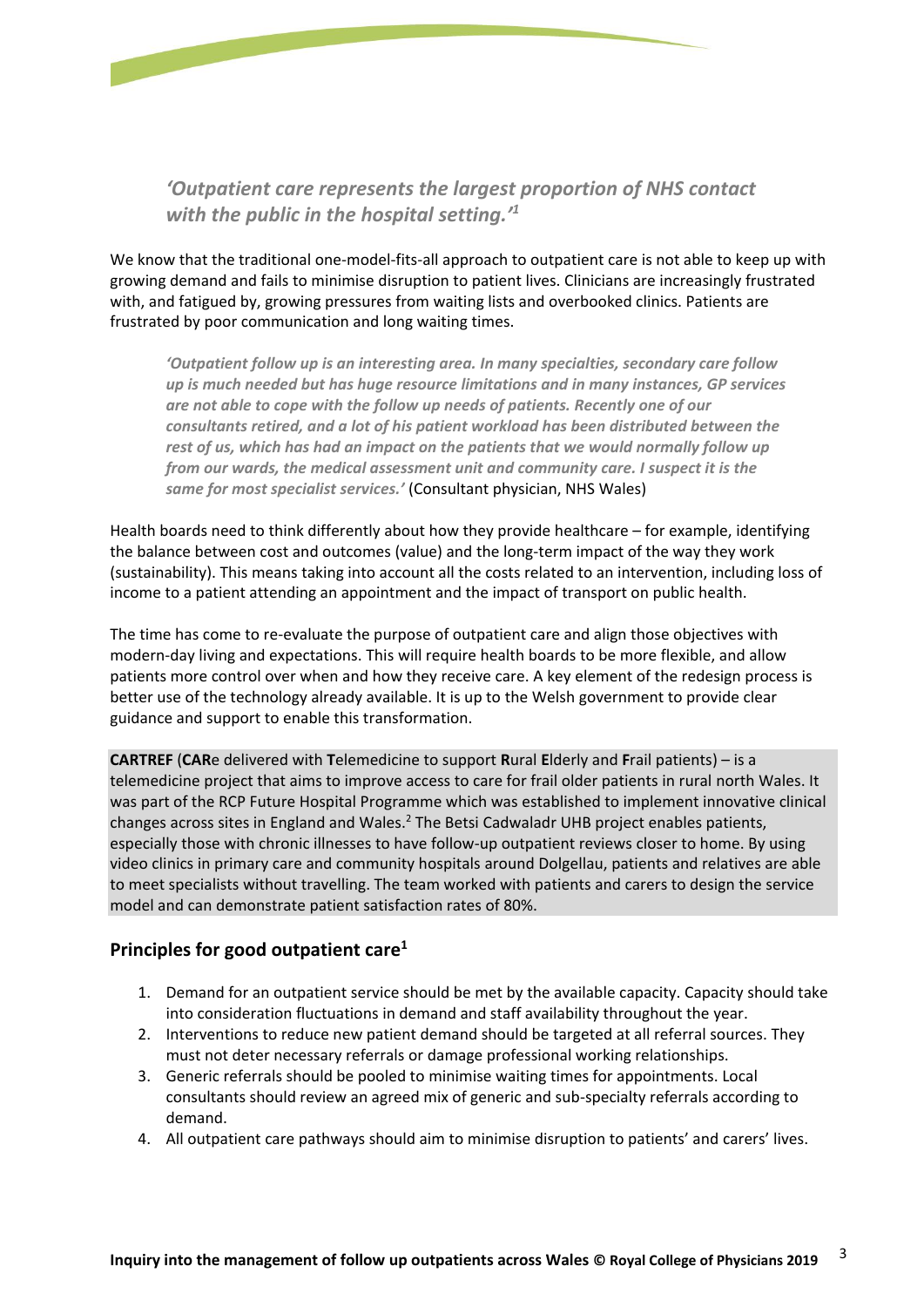- 5. Clinic templates should allow for timing flexibility depending on case complexity and the needs of the patient. They should allow a realistic timeframe to conclude business and avoid frequent unsatisfactory visits.
- 6. Patients should be directly involved in selecting a date and time for an appointment. That can happen either in person, via telephone or electronically.
- 7. All clinical information should be available to both the clinician and patient prior to consultation. That includes notes, test results and decision aids.
- 8. Patients should be fully informed of what to expect from the service prior to appointments. That includes the aim of the appointment and expected waiting times.
- 9. Alternatives to face-to-face consultations should be made available to patients and included in reporting of clinical activity.
- 10. Patients should be supported and encouraged to be co-owners of their health and care decisions with self-management and shared decision-making.
- 11. Patients and community staff should be able to communicate with secondary care providers in a variety of ways, and know how long a response will take. This aids self-management, and provides a point of contact for clarification or advice regarding minor ailments.
- 12. Access to follow-up appointments should be flexible. Patient-initiated appointments should be offered, replacing the need for routine 'check in' appointments.
- 13. All care pathways should optimise their staff skill mix. Allied medical professionals and specialist nurses should be an integral part of service design.
- 14. Letters summarising a clinical encounter should be primarily addressed to the patient, with the community healthcare team receiving a copy.
- 15. All outpatient services should offer a supportive environment for training.
- 16. All outpatient-related services should promote wellbeing for staff and patients.

### **'Action is needed now to preserve our most precious sense before more patients come to harm'**

Ophthalmology is one of the busiest outpatient specialties in the UK. The needs of an ageing population and the increase in chronic eye disease requiring long term treatment and follow up care have put the hospital eye service under unprecedented pressure. The current workforce is stretched to meet a predicted increase in demand of 40% over the next 20 years. However, ophthalmology continues to develop efficient and effective models of outpatient care; working in partnership with optometrists in and out of the hospital setting can decrease the number of false positive referrals into secondary care, the use of the multidisciplinary teamwork that optimises efficiency and value in the hospital setting, and the use of virtual clinics in the treatment of glaucoma.

The Royal College of Ophthalmologists welcomes the Senedd Public Accounts Committee inquiry into the management of outpatients, especially the focus placed on ophthalmology. It is important that the committee recognises the very real risk of loss of sight if follow up patients are not seen as indicated by the consultant in a time-appropriate manner. In 2017 the RCOphth British Ophthalmology Surveillance Unit found up to 22 patients per month losing sight as a result of hospital initiated delays to follow up appointments.<sup>3</sup> Action is needed now to preserve our most precious sense before more patients come to harm.

Liz Price, Communications Manager [liz.price@rcophth.ac.uk](mailto:liz.price@rcophth.ac.uk) The Royal College of Ophthalmologists 18 Stephenson Way, London, NW1 2HD [www.rcophth.ac.uk](http://www.rcophth.ac.uk/)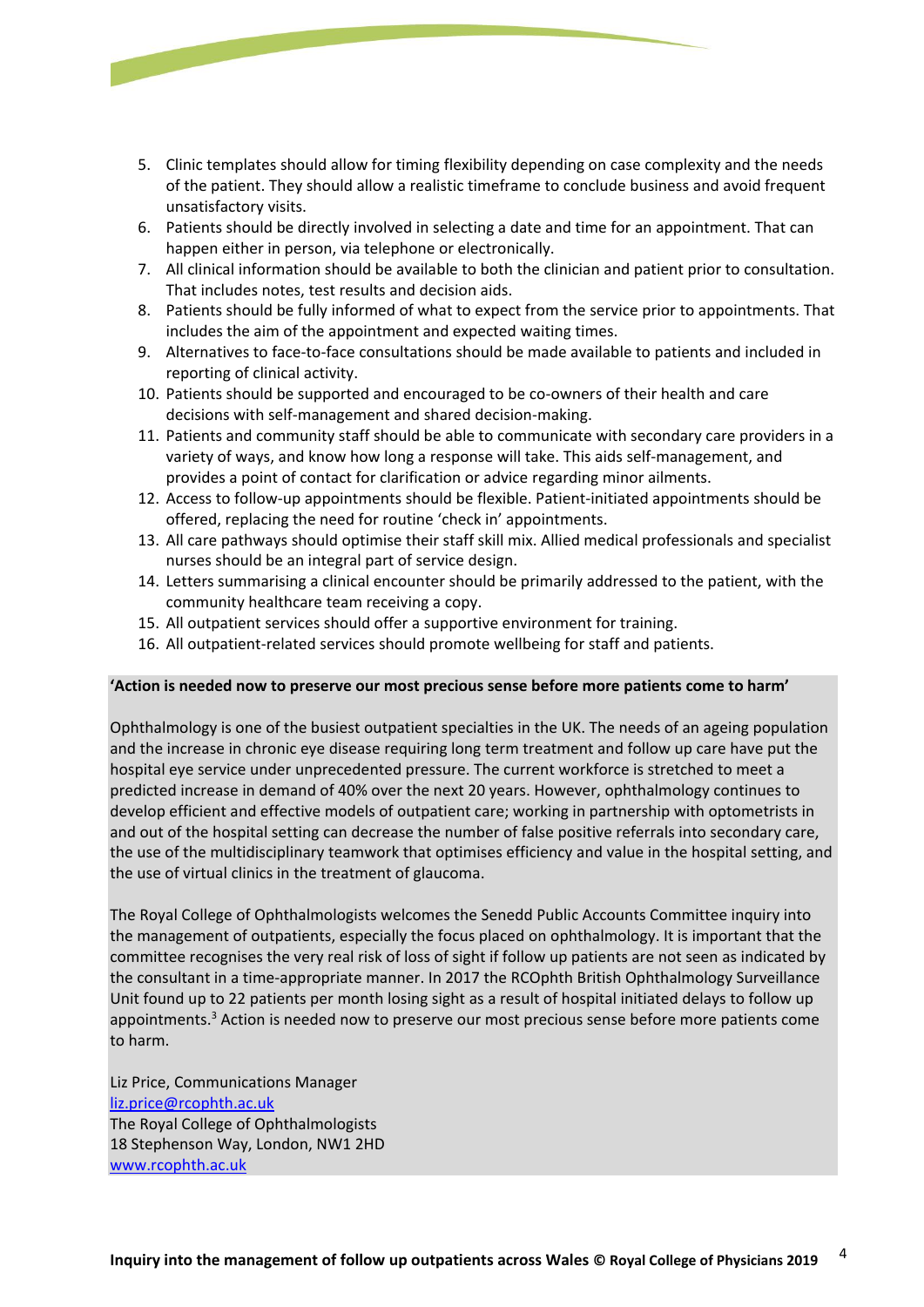

*'One in four potential outpatient appointments in Wales are cancelled or reported as 'did not attend' (DNA).'* **1**

# **Next steps<sup>1</sup>**

- 1. The Welsh government and NHS Wales should consider commissioning an external clinically-led whole system invited service review. This could take a cross-college approach.<sup>4</sup>
- 2. The NHS should support clinicians to deliver more specialist medical care in the community the hospital without walls – and using new technology.
- 3. The wider healthcare team has a vital contribution to make eg clinical nurse specialists, physiotherapists, and physician associates – and should be supported to play a key role in the management of patients with long term conditions.
- 4. Clinicians should think creatively about how they can support trainee doctors and medical undergraduate students to learn effectively from follow-up outpatients and their conditions.
- 5. Quality improvement (QI) projects should report on value as a whole, recognising the population and system effects of change as well as individual clinical outcomes.
- 6. Health boards should be appraised on the basis of clinical value, not units of physical interaction or activity.
- 7. National guidance for the oversight of outpatients as part of local governance structures should be developed and integrated in all health boards alongside mortality and morbidity reviews.
- 8. Specialist organisations and charities should work collaboratively to oversee the development of signposting to resources that support outpatient consultations, eg patient decision aids, preventing duplication of efforts locally.
- 9. NHS Wales, the Welsh government and local government need to work together to provide clear and structured guidance on how to build partnerships with the voluntary and community sectors. This should be created and supported by case studies.

## **'An innovative solution to the challenge of delivering a highly specialist area of medicine to a remote, rural community'**

In the more rural areas of Wales, the challenge of providing high-quality specialist services is not insignificant. Bronglais Hospital serves a population of around 150,000 across Ceredigion, north Powys and south Gwynedd – our patients may travel for 2 hours or more to reach this site. Our tertiary referral centre for neurology is in Swansea – a round trip of about 150 miles. The road infrastructure is poor and, at many points in the year, the roads are full of heavy goods vehicles and holiday traffic. The consultant contract in Wales recognises travel from base to clinic time as a direct clinical care element; therefore, this round trip adds substantially to the allocation of direct clinical care time. To combat this, we have worked with colleagues in Swansea to establish a teleneurology clinic, which has been running for a number of years now. Initially, we linked with one neurologist every 6 weeks and now we link with two neurologists roughly every fortnight. To date, two patients have also had an emergency teleneurology consultation. The service is appreciated by patients (who do not have to travel), by their carers (who do not have to take time off work) and by clinicians (who no longer have to spent clinical time travelling between hospitals).

An early survey to judge acceptability of this model showed that, of 36 patients on the waiting list who responded, 90% accepted and 10% declined – 5% preferring to travel and 5% preferring to see their own GP. After the service was established, a further survey of 24 patients who had used the service showed that, of 19 respondents, 100% were happy with the consultation and would use the service again. From a local perspective, the service provides an invaluable educational opportunity. It means that a general